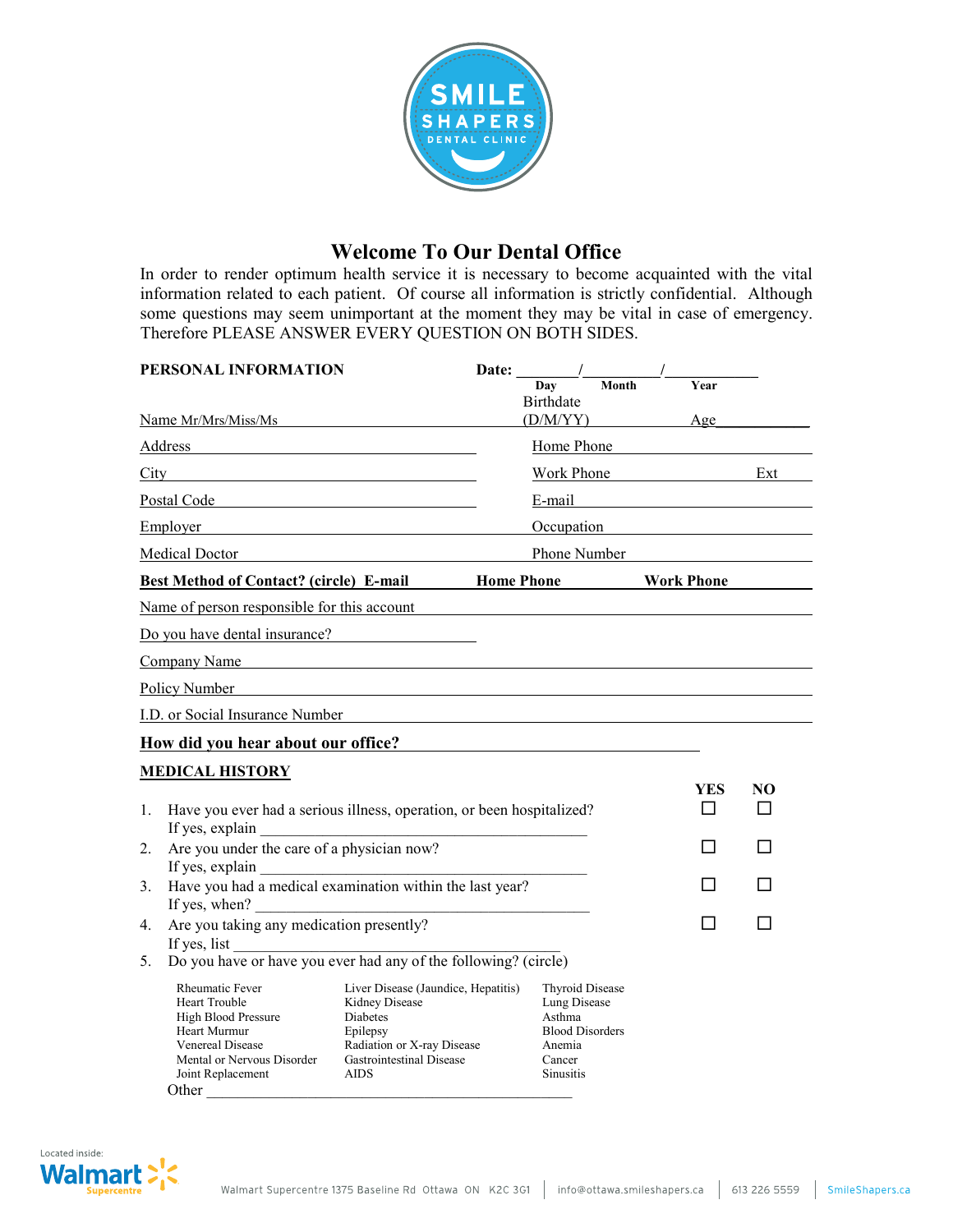| 6. | Do you have any allergies?                                                                     |                |                                                                                         |     |    |
|----|------------------------------------------------------------------------------------------------|----------------|-----------------------------------------------------------------------------------------|-----|----|
| 7. | Are you allergic to any medicines or drugs?                                                    |                |                                                                                         |     |    |
|    |                                                                                                |                |                                                                                         | YES | NO |
| 8. | Have you ever had freezing (local anaesthetic) in your mouth?                                  |                |                                                                                         |     |    |
| 9. | Do you bleed abnormally?                                                                       |                |                                                                                         |     |    |
|    | 10. Do you bruise easily?                                                                      |                |                                                                                         |     | П  |
|    | 11. Have you ever fainted?                                                                     |                |                                                                                         |     | П  |
|    | If yes, when? $\frac{1}{\sqrt{1-\frac{1}{2}} \cdot \frac{1}{\sqrt{1-\frac{1}{2}}}}$            |                |                                                                                         |     |    |
|    | 12. Do you have shortness of breath?                                                           |                |                                                                                         |     | ΙI |
|    | 13. Do you have any chest pains?                                                               |                |                                                                                         |     | П  |
|    | 14. Do your ankles ever swell?                                                                 |                |                                                                                         |     | ΙI |
|    | 15. Have you gained or lost excessive weight recently?                                         |                |                                                                                         |     | □  |
|    | 16. Have you ever taken cortisone or steroids?                                                 |                |                                                                                         |     | □  |
|    | 17. Is there any history of family disease?                                                    |                |                                                                                         |     | П  |
|    |                                                                                                |                |                                                                                         |     |    |
|    |                                                                                                |                | 18. Is there anything else that the dentist should know regarding your medical history? | □   |    |
|    | 19. To the best of your knowledge, are you in good health?                                     |                |                                                                                         |     |    |
|    | 20. Do you smoke                                                                               |                |                                                                                         | ┓   |    |
|    |                                                                                                |                |                                                                                         |     |    |
|    | WOMEN                                                                                          |                |                                                                                         |     |    |
|    | Are you pregnant?                                                                              |                |                                                                                         | ΙI  |    |
|    |                                                                                                |                |                                                                                         |     |    |
|    |                                                                                                |                |                                                                                         |     |    |
|    | <b>DENTAL HISTORY</b>                                                                          |                |                                                                                         |     |    |
| 1. |                                                                                                |                | Have you had a complete dental examination with a full series of dental X-rays          | ΙI  |    |
|    | within the past 3 years?                                                                       |                |                                                                                         |     |    |
| 2. |                                                                                                |                |                                                                                         |     |    |
| 3. |                                                                                                |                | What was done?                                                                          | ΙI  |    |
| 4. | Have you had any extractions?<br>If yes, did you experience prolonged bleeding after? ________ |                |                                                                                         |     |    |
| 5. | Have you ever had any of the following dental treatments? (circle)                             |                |                                                                                         |     |    |
|    |                                                                                                |                |                                                                                         |     |    |
|    | Root Canal                                                                                     | Orthodontics   | Full or partial dentures                                                                |     |    |
|    | Periodontal (gums)                                                                             | Crowns or Caps | Bridgework                                                                              |     |    |
| 6. | Are you aware of bad breath or a bad taste in your mouth?                                      |                |                                                                                         |     |    |
| 7. | Have you ever had a bad experience at the dentist?                                             |                |                                                                                         |     |    |
| 8. | What is your present dental problem?                                                           |                |                                                                                         |     |    |
|    |                                                                                                |                |                                                                                         |     |    |

## **PATIENT CERTIFICATION AND CONSENT**

I, the undersigned, certify that all of the above medical and dental information is true to the best of my knowledge and I have not omitted any pertinent information. I, the undersigned, consent to the performing of dental and oral surgery procedures agreed to be necessary or advisable, including the use of local anaesthetic as indicated, and I will assume responsibility for fees associated with these procedures.

|  |  |  | Patient (Parent/Guardian) Signature: |
|--|--|--|--------------------------------------|
|--|--|--|--------------------------------------|

Patient (Parent/Guardian) Signature: \_\_\_\_\_\_\_\_\_\_\_\_\_\_\_\_\_\_\_\_\_\_\_\_\_\_\_\_\_\_\_\_\_\_ Date: \_\_\_\_\_\_\_\_\_\_\_\_\_\_\_\_\_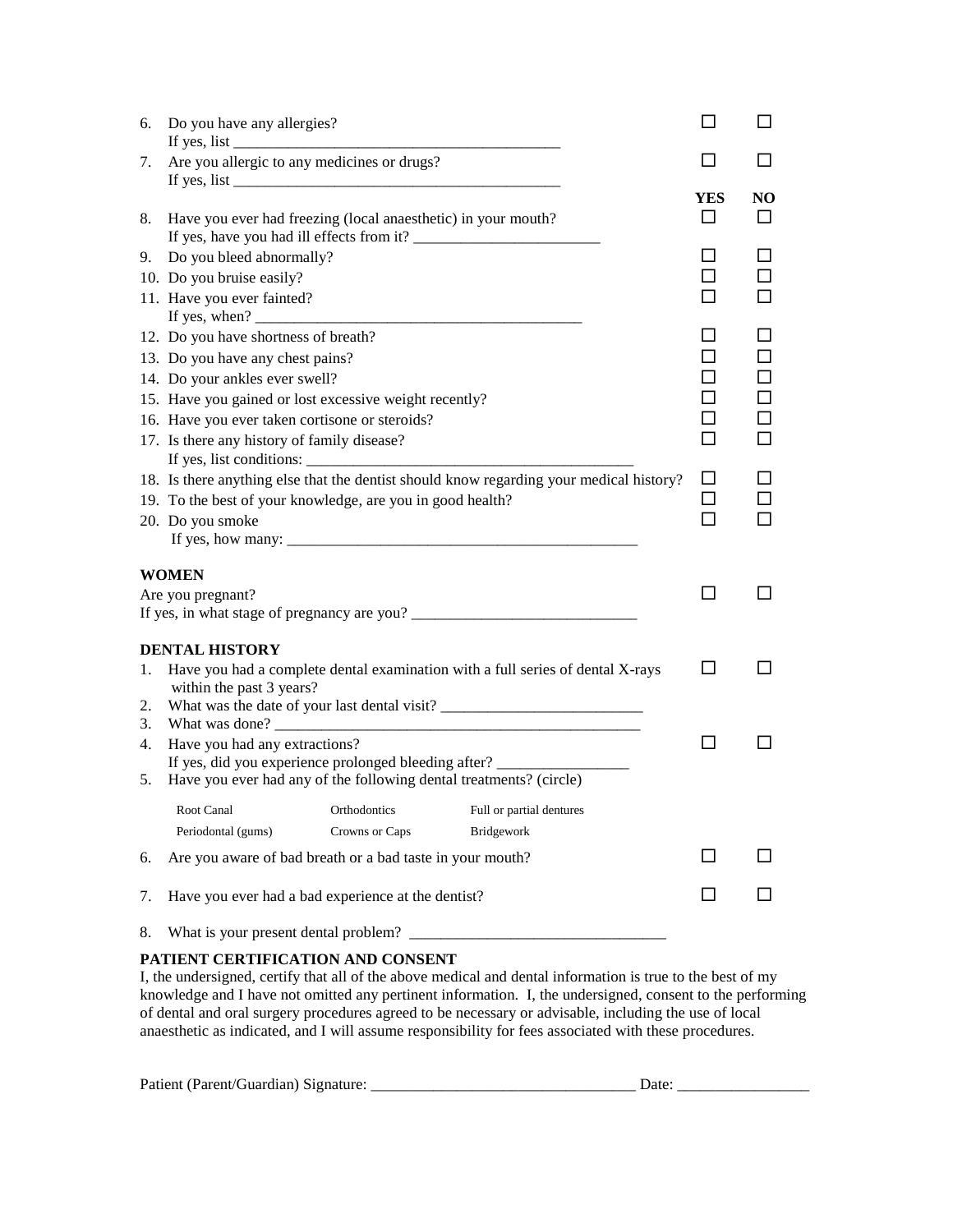## **Please read it entirety and sign Collection, Use, and Disclosure of Personal Information**

**Privacy of your personal information is essential in order for us to provide you with quality dental care. We understand the importance of protecting your personal information and are committed to collecting, using and disclosing your information responsibly. All staff members who come in contact with your personal information are aware of the sensitive nature of the information you have disclosed to us. They are all trained in the appropriate uses and protection of your information.**

**In this consent form, we have outlined what our office is doing to ensure that:**

- **Only necessary information is collected about you**
- **We only share your information with your consent**
- **Storage, retention, and destruction complies with existing legislation and privacy protection protocols**
- **Our privacy protocols comply with privacy legislation, standards, our regulatory body (The Royal College of Dental Surgeons of Ontario) and the law**

**Please do not hesitate to discuss our policies with any member of our staff and be assured that we are committed to ensuring that you receive the best quality dental care.**

## **How Our Office Collects, Uses and Discloses Personal Information**

**Our office understands the importance of protecting your personal information. To help you understand how we are doing that, we have outlined how our office is using and disclosing your information.**

- **To deliver safe and efficient patient care**
- **High quality service**
- **To access your health care**
- **To advise you of treatment options**
- **To enable us to contact you**
- **To establish and maintain contact with you**
- **To offer and provide treatment care and services in relationship to oral and maxillofacial complex and dental care**
- **To allow us to maintain communication and contact with you to distribute health care information and to book and confirm appointments**
- **To efficiently follow-up for treatment care and billings**
- **For teaching and demonstrating purposes on an anonymous basis**
- **To complete and submit dental claims for third party adjudication and payment**
- **To comply with legal and regulatory requirements, including the delivery of patient' charts and records to eh Royal College of Dental Surgeons of Ontario in a timely fashion, when required, according to the provision of the Regulated Health Professions Act**
- **To permit potential purchasers, practice brokers or advisors to evaluate the dental practice**
- **To allow potential purchasers, practice brokers or advisors to conduct an audit in preparation for a practice sale.**
- **To deliver your charts and records to the dentist's insurance carrier to enable the insurance company to access liability and quantity damages, if any.**
- **To prepare materials for the Health Professional Appeal and Review Board (HPARB)**
- **To invoice for goods and services**
- **To process credit and payments**
- **To collect unpaid accounts**
- **To assist this office to comply withal regulatory requirements**
- **To comply generally with the Law**